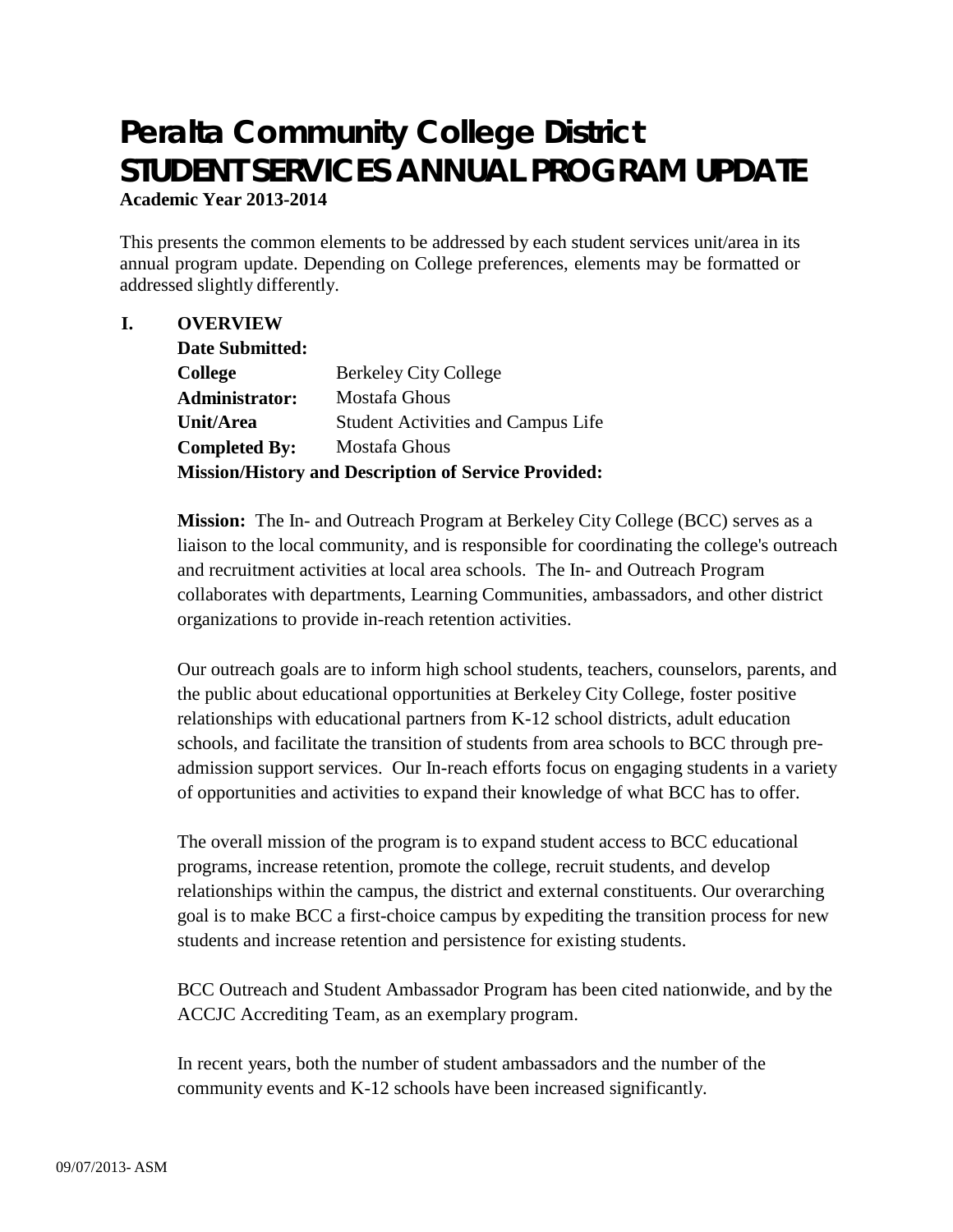**Mission:** The Mission of the Office of Student Activities is to provide and support quality student life services with an appreciation for diversity by empowering students to achieve their academic, career, and personal goals through the promotion of opportunities and experiences beyond the classroom that encourage learning and student success student life on campus.

To provide a link between students' classroom experiences to activities outside the classroom. To provide learning experiences that stimulates and encourages social, cultural, intellectual and recreational interactions. To encourage services, programs and events to educate, advocate, entertain and challenge our students. Student Activities and Campus Life provides students the necessary tools and resources for their individual and student organization success as well as supports student advocacy efforts. Student Activities and Campus Life exists to create a unique student life experience exclusive to Berkeley City College.

We strive to provide a welcoming campus environment that supports student recruitment, retention and the successful achievement of academic and career goals. We oversee and assist in developing activities, events and programs designed for the social, cultural, instructional and leadership development of students.

**History:** On March 1, 1976, the Peralta Community College District Board approved Policy 4.45 stating, "Student activities are recognized by the District as an integral part of a community college's total program. The President of each college is authorized to provide adequate facilities, to allow time for individuals and groups to participate in such activities during their regular schedules, and to provide staff assistance for planning and supervision of these activities."

**Description of Program and Services:** Over the last three years, over 11,000 students (unduplicated headcounts) enrolled at BCC annually, while student body continues to be diversified. Student Activities, which includes the Associated Students of Berkeley City College (ASBCC) and campus clubs, is the cradle for campus life programming. It is an information and resource center as well as the hub for student leadership, community service and recreational and cultural programming. Information regarding ASBCC and student clubs can be found at [http://www.berkeleycitycollege.edu/wp/asbcc/.](http://www.berkeleycitycollege.edu/wp/asbcc/)

**Student Learning Outcomes (SLOs): SLO/SAO/PLO Mapping to Institutional Learning Outcomes (ILOs)**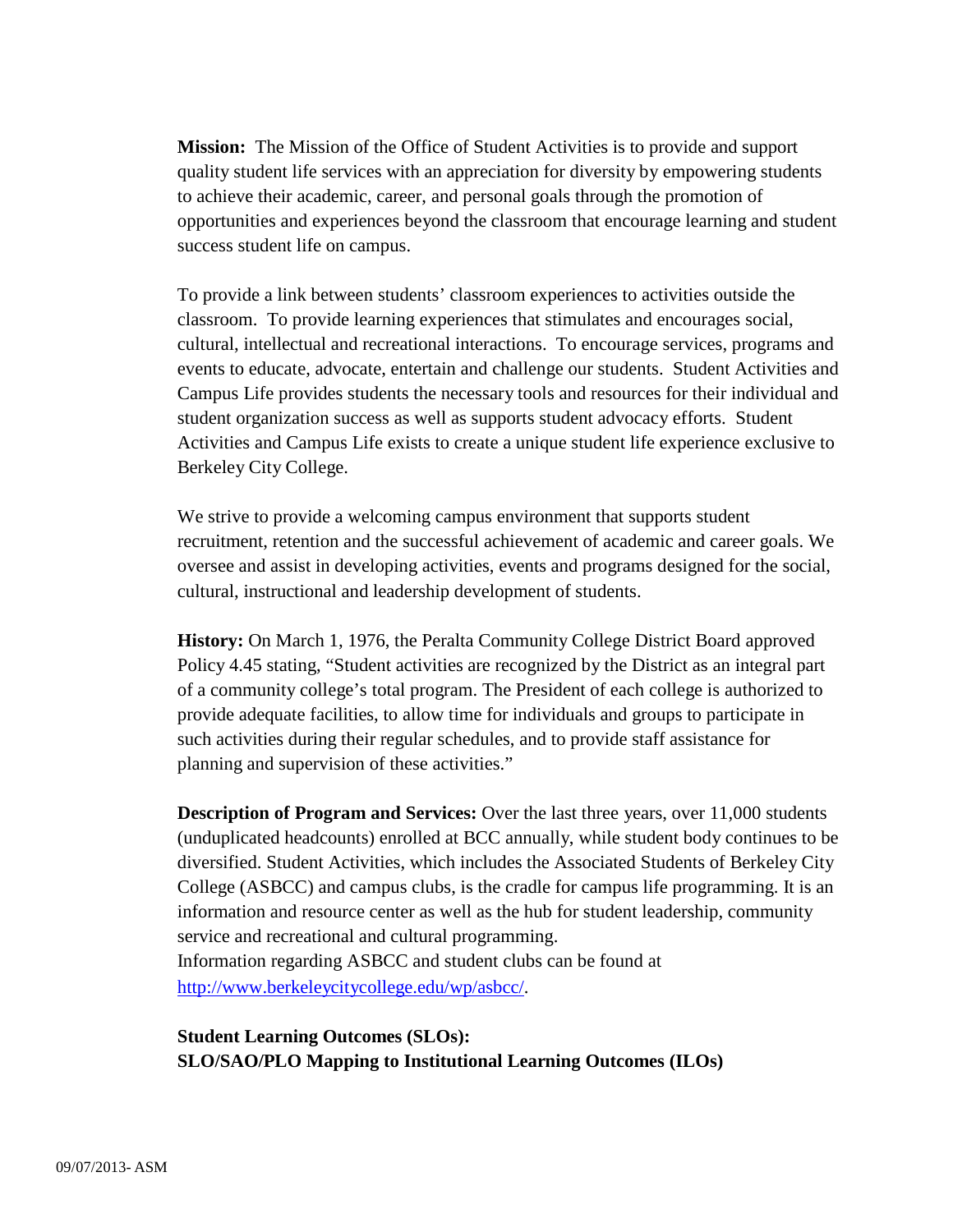## *ILO: Information Competency*

Incoming Freshman will understand more about program and services available at BCC and consider using some programs and services, e.g., DSPS, EOPS, PACE, library, to help students meeting their educational goals

## *ILO: Communication and Critical Thinking*

SLO: Student organization leaders, in collaboration with their respective organization members, student government and/or campus departments, will plan, develop and implement meaningful student activities that promote and educate the community of the clubs' mission.

# **II. ASSESSMENT, EVALUATION AND PLANNING**

## **Quantitative Assessments:**

In- and Out-reach and Student Ambassador:

(1)Outcomes: Three (3) out of the seven BCC's Core Values: information competency, communication, and self-awareness will be assessed. See Survey below.

(2) Participants: A randomly selected sample of new incoming students who participate in Assessment & Orientation will be given the survey.

(3) Assessment method: Survey to be administered to a random sample of In- and Out-reach participants. Morning, afternoon, evening participants will be coded differently for comparison purpose.

Criteria for success: Both longitudinal and cross-sectional comparisons will be applied. Success will be measured and compared among the three groups, and semester-by-semester thereafter. We anticipate survey results will show higher average evaluation numbers in the later semesters than those in the beginning semester. BCC intends to continuously improve In- and Out-reach based upon SLO assessment findings.

The first study will be completed by the end of Fall 2012 and thereafter in a 3 year cycle.

BCC will establish a benchmark using results of the first study. The Success measure may be:

1. Time of the session will not be a factor: There would be no significant difference among groups from the three "time" session.

2. There will be an increase of at least an average of 2% increase from the benchmark: fall 2012 to Spring 2013.

(4) First surveys will begin in mid-July 2012, and during new student registration periods of each semester term, thereafter.

(5) The survey will be conducted for the three different assessment session times (i.e. morning 9am, afternoon 1pm, and evening 5:30pm. sessions). Based upon survey findings, program improvements and/ or changes will be discussed and implemented for the future.

Student Activities and Campus Life:

1. Outcomes: One (1) out of the seven (7) BCC Institutional Outcomes: Communication and Critical Thinking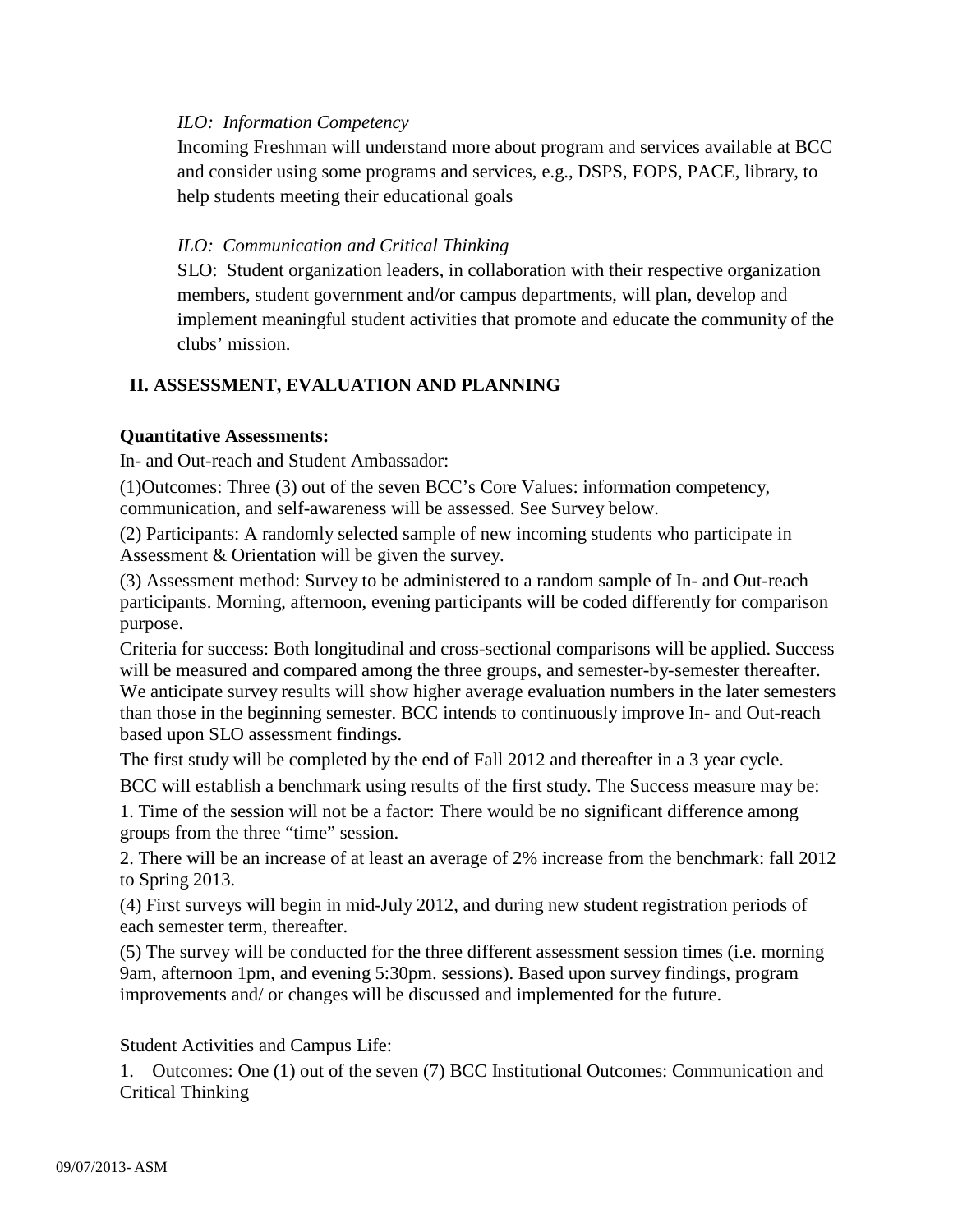will be assessed. See Survey below. TBA

- 2. Participants: Student leaders and event participants
- 3. Assessment methods: Two surveys will be administered.

The first survey will assess the student leader's effectiveness in planning the event. This survey will sample members of the Associated Students of Berkeley City College and student organization members.

The second survey will assess the effectualness of the message of the event to the participants. The survey will sample the event participants.

Criteria for Success: Success will be measured based upon students' performance. We anticipate survey results will indicate higher level of Communication Competency.

4. The first and second survey will be administered after the event is completed.

5. The survey will be conducted end of each event during the Spring semester. Based upon survey findings, program improvements and/or changes will be discussed and implemented for the future.

## **Identifying Strengths, Weaknesses, Opportunities, and Limitations**

#### **Strengths**

A full-time director was hired in August of 2013 to supervise and advise the ASBCC, ICC, Campus Activities and conduct Out, In-reach. A full-time clerical assistant was also hired in October of 2013 to provide support to the Office of Campus Life.

BCC Outreach and Student Ambassador Program has been cited nationwide, and by the ACCJC Accrediting Team, as an exemplary program.

In recent years, both the number of student ambassadors and the number of the community events and K-12 schools have been increased significantly.

#### **Weaknesses**

None at this time.

#### **Opportunities**

None at this time.

#### **Limitations**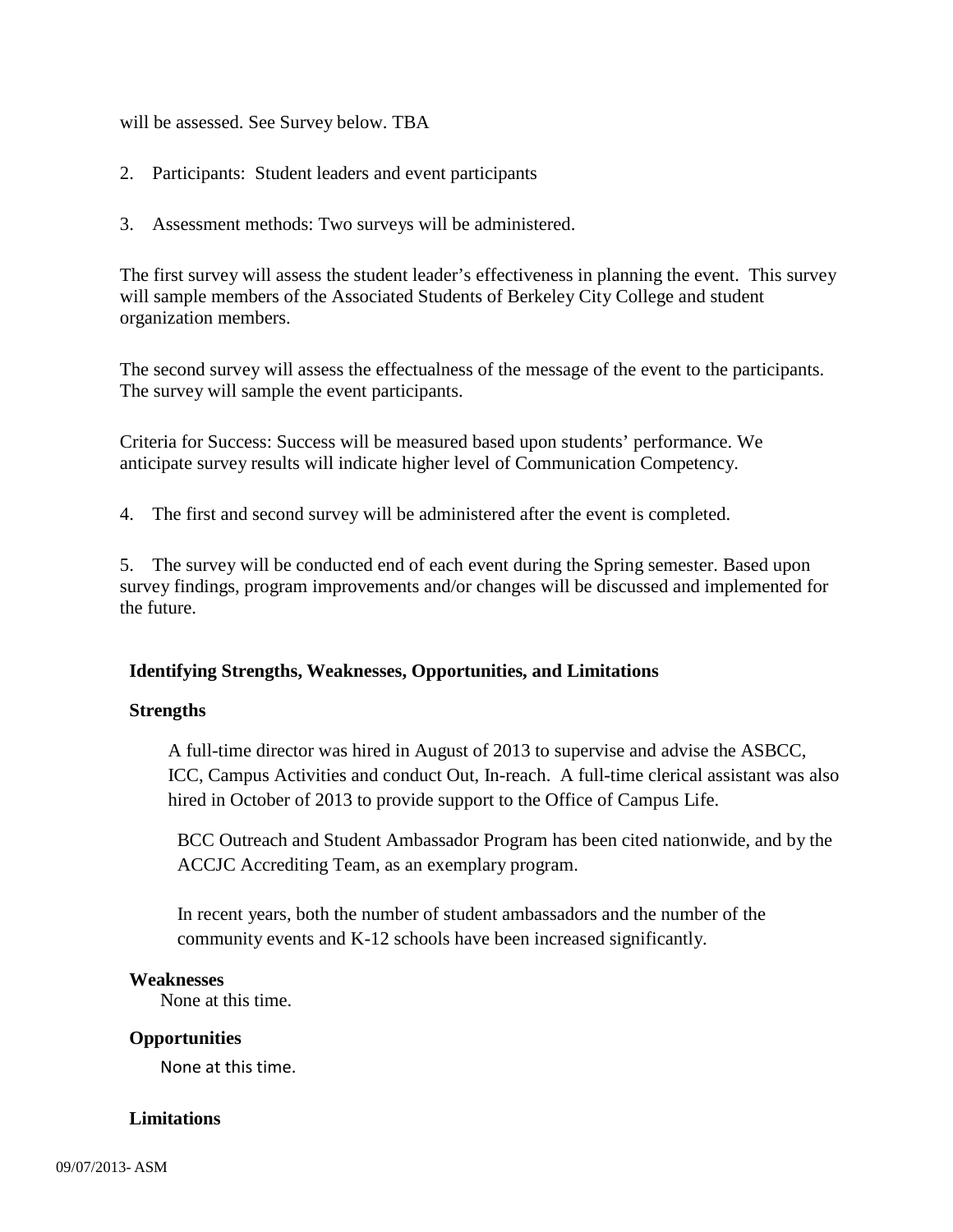None at this time.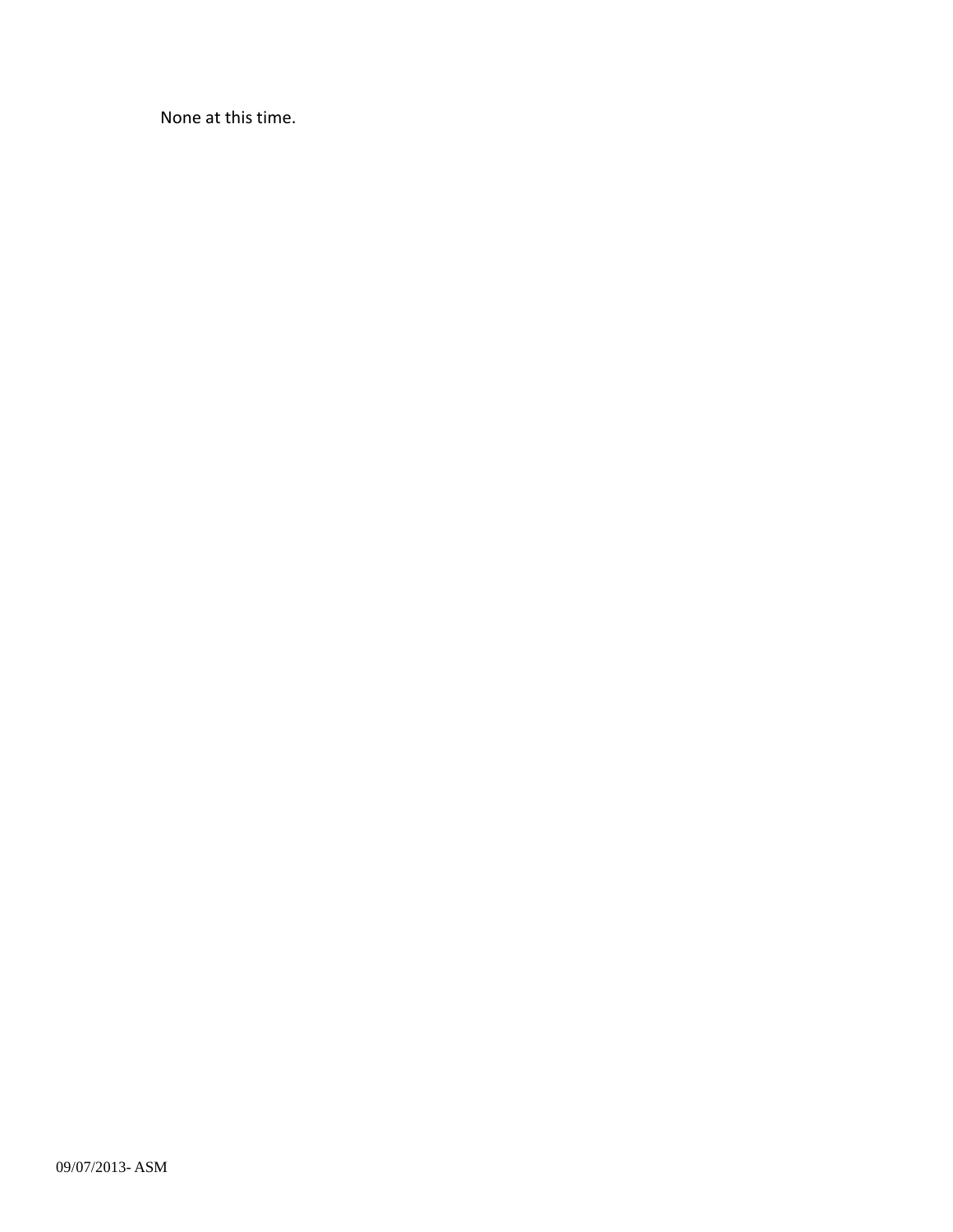#### **Action Plan for Continuous Improvement**

### **III. RESOURCE NEEDS**

#### **Human Resource/Personnel**

#### **Narrative and Current Staffing Level:**

Campus Life: 1 FTE Full-time Classified Staff, 3 semi-permanent Student **Workers** 

Outreach and Retention: 20 semi-permanent student workers. 1 FTE full-time Classified Staff.

## **Human Resource/Personnel Requests**

An outreach specialist is needed to conduct off-campus outreach and maintain community

partnerships.

## **Facilities/Infrastructure**

#### **Narrative:**

Currently the Ambassadors are situated at the Welcome Kiosk on the first floor to assist guests with registration, directions, etc.

ASBCC offices are housed on the basement floor. The meeting room is located adjacent to it.

Office of Campus Life is located on the first floor.

#### **Facilities/Infrastructure Requests**

To better acclimate students at the South Campus, a Student Lounge/ ICC Meeting area is needed to expand Campus Life services to all students.

There is a need to provide the campus with BCC swag. A swag store is needed to store and sell BCC merchandise.

# **Technology**